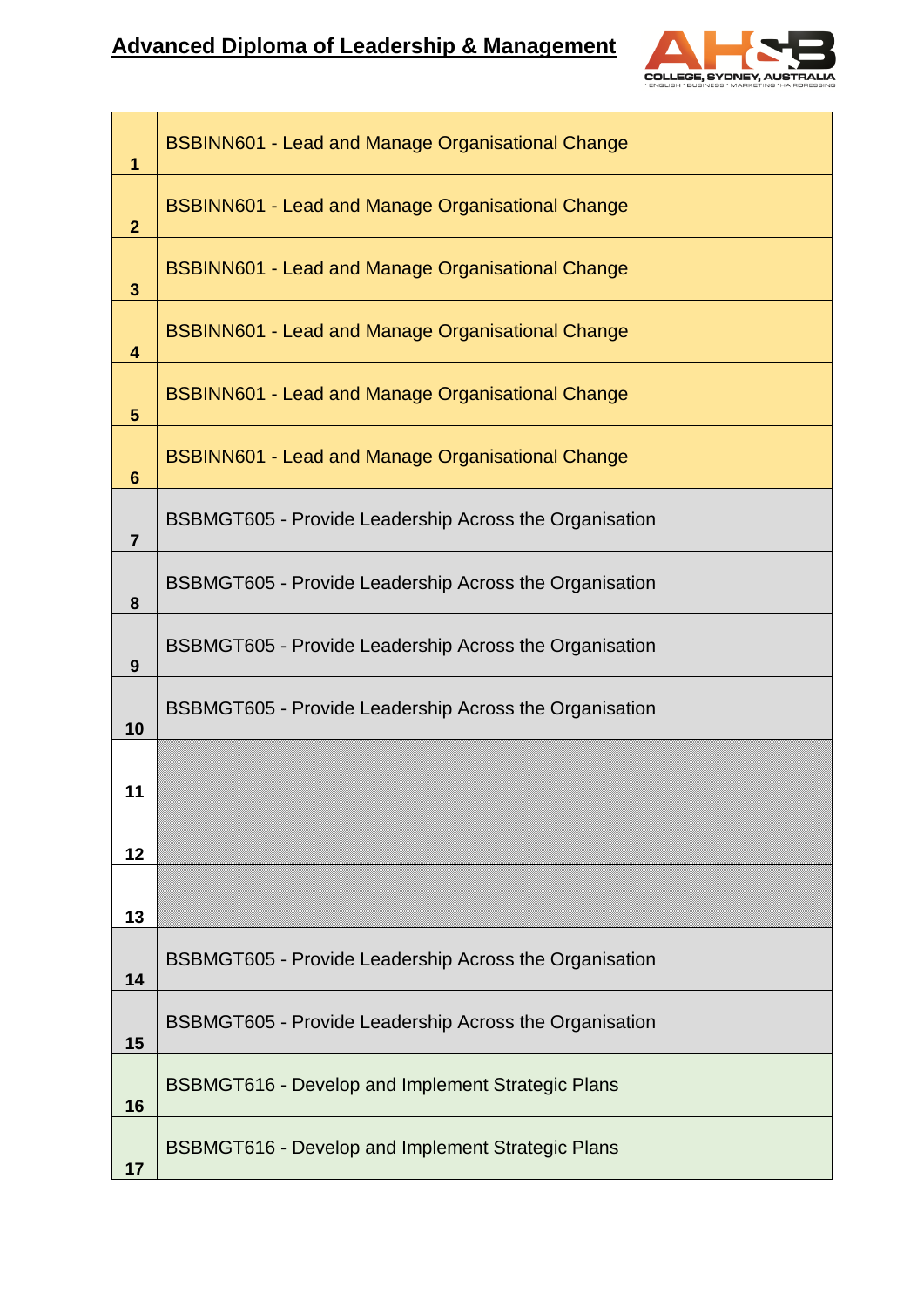## **Advanced Diploma of Leadership & Management**



| 18 | <b>BSBMGT616 - Develop and Implement Strategic Plans</b> |  |  |  |  |  |
|----|----------------------------------------------------------|--|--|--|--|--|
| 19 | <b>BSBMGT616 - Develop and Implement Strategic Plans</b> |  |  |  |  |  |
| 20 | <b>BSBMGT616 - Develop and Implement Strategic Plans</b> |  |  |  |  |  |
| 21 | <b>BSBMGT616 - Develop and Implement Strategic Plans</b> |  |  |  |  |  |
| 22 | <b>BSBMGT617 - Develop and Implement a Business Plan</b> |  |  |  |  |  |
| 23 | <b>BSBMGT617 - Develop and Implement a Business Plan</b> |  |  |  |  |  |
| 24 |                                                          |  |  |  |  |  |
| 25 |                                                          |  |  |  |  |  |
| 26 |                                                          |  |  |  |  |  |
| 27 |                                                          |  |  |  |  |  |
| 28 | BSBMGT617 - Develop and Implement a Business Plan        |  |  |  |  |  |
| 29 | BSBMGT617 - Develop and Implement a Business Plan        |  |  |  |  |  |
| 30 | <b>BSBMGT617 - Develop and Implement a Business Plan</b> |  |  |  |  |  |
| 31 | BSBMGT617 - Develop and Implement a Business Plan        |  |  |  |  |  |
| 32 | <b>BSBINM601 - Manage Knowledge and Information</b>      |  |  |  |  |  |
| 33 | <b>BSBINM601 - Manage Knowledge and Information</b>      |  |  |  |  |  |
| 34 | <b>BSBINM601 - Manage Knowledge and Information</b>      |  |  |  |  |  |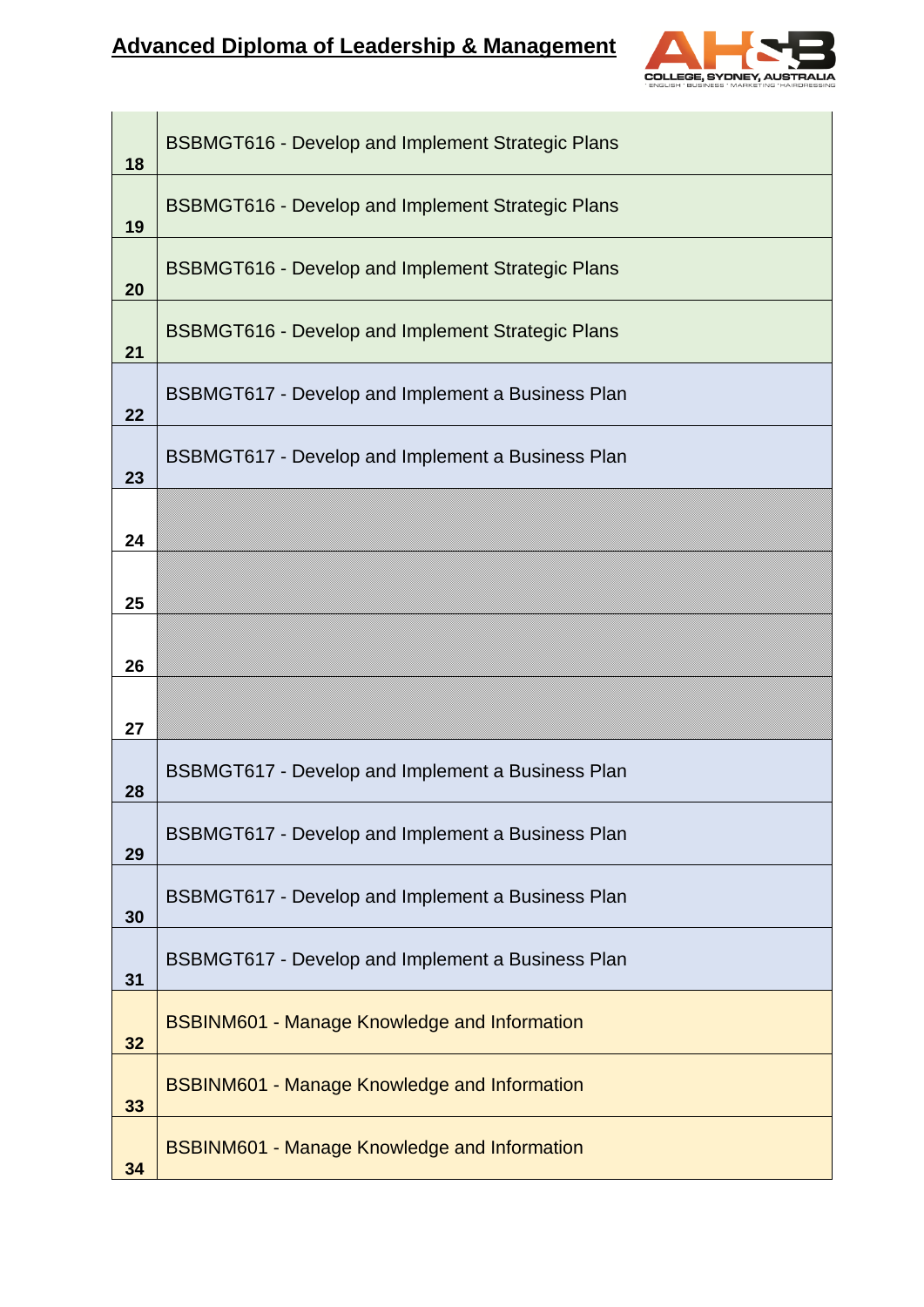## **Advanced Diploma of Leadership & Management**



| 35 | <b>BSBINM601 - Manage Knowledge and Information</b>            |  |  |  |  |
|----|----------------------------------------------------------------|--|--|--|--|
| 36 | <b>BSBINM601 - Manage Knowledge and Information</b>            |  |  |  |  |
| 37 |                                                                |  |  |  |  |
| 38 |                                                                |  |  |  |  |
| 39 |                                                                |  |  |  |  |
| 40 | <b>BSBINM601 - Manage Knowledge and Information</b>            |  |  |  |  |
| 41 | <b>BSBINM601 - Manage Knowledge and Information</b>            |  |  |  |  |
| 42 | <b>BSBFIM601 - Manage Finances</b>                             |  |  |  |  |
| 43 | <b>BSBFIM601 - Manage Finances</b>                             |  |  |  |  |
| 44 | <b>BSBFIM601 - Manage Finances</b>                             |  |  |  |  |
| 45 | <b>BSBFIM601 - Manage Finances</b>                             |  |  |  |  |
| 46 | <b>BSBFIM601 - Manage Finances</b>                             |  |  |  |  |
| 47 | <b>BSBFIM601 - Manage Finances</b>                             |  |  |  |  |
| 48 | <b>BSBMGT608- Manage Innovation and Continuous Improvement</b> |  |  |  |  |
| 49 | <b>BSBMGT608- Manage Innovation and Continuous Improvement</b> |  |  |  |  |
| 50 |                                                                |  |  |  |  |
| 51 |                                                                |  |  |  |  |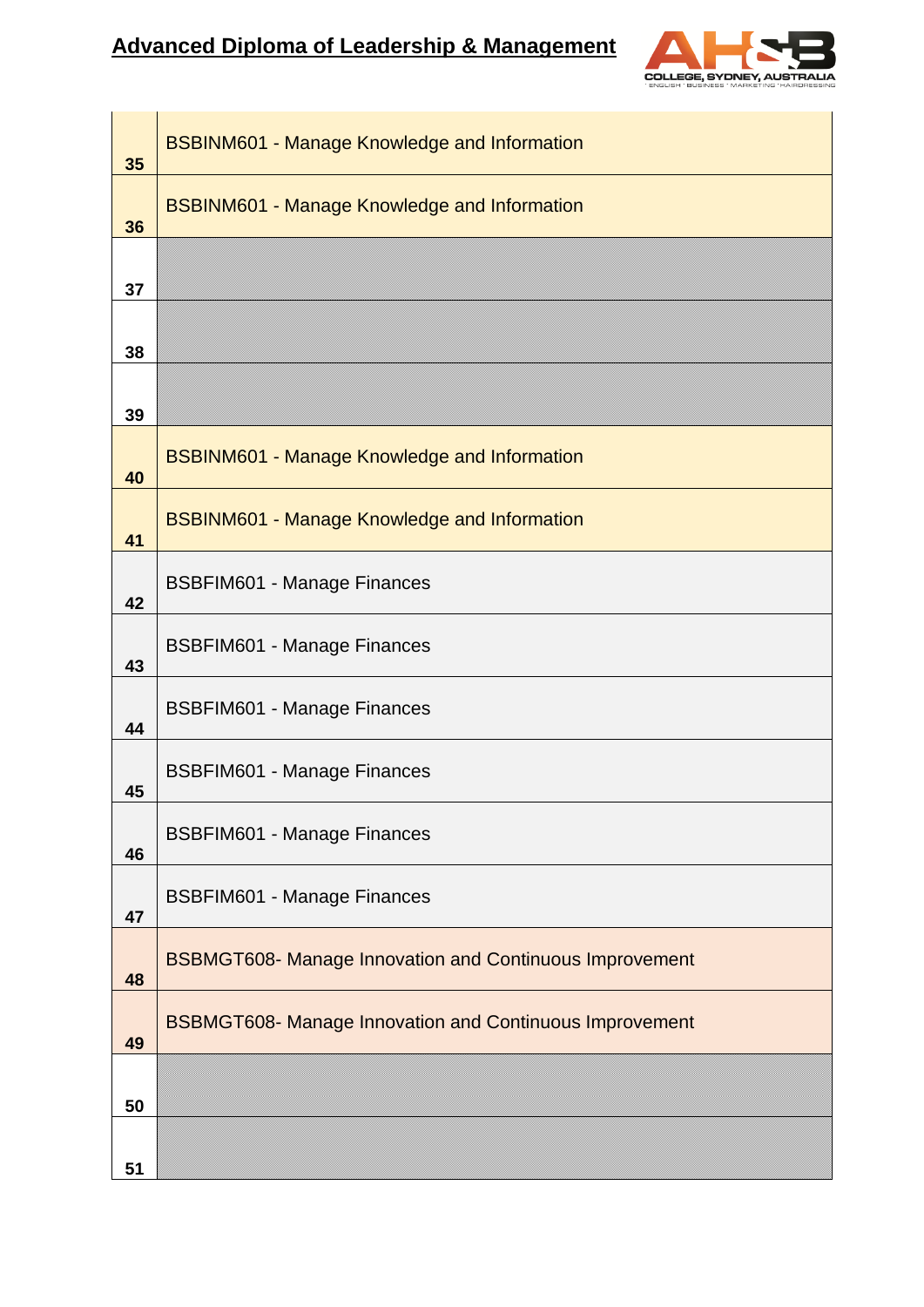

| 52 |                                                                |  |  |  |  |  |
|----|----------------------------------------------------------------|--|--|--|--|--|
| 53 |                                                                |  |  |  |  |  |
| 54 |                                                                |  |  |  |  |  |
| 55 | <b>BSBMGT608- Manage Innovation and Continuous Improvement</b> |  |  |  |  |  |
| 56 | <b>BSBMGT608- Manage Innovation and Continuous Improvement</b> |  |  |  |  |  |
| 57 | <b>BSBMGT608- Manage Innovation and Continuous Improvement</b> |  |  |  |  |  |
| 58 | <b>BSBMGT608- Manage Innovation and Continuous Improvement</b> |  |  |  |  |  |
| 59 | BSBDIV601 - Develop and Implement Diversity Policy             |  |  |  |  |  |
| 60 | BSBDIV601 - Develop and Implement Diversity Policy             |  |  |  |  |  |
| 61 |                                                                |  |  |  |  |  |
| 62 |                                                                |  |  |  |  |  |
| 63 |                                                                |  |  |  |  |  |
| 64 | BSBDIV601 - Develop and Implement Diversity Policy             |  |  |  |  |  |
| 65 | BSBDIV601 - Develop and Implement Diversity Policy             |  |  |  |  |  |
| 66 | BSBDIV601 - Develop and Implement Diversity Policy             |  |  |  |  |  |
| 67 | BSBDIV601 - Develop and Implement Diversity Policy             |  |  |  |  |  |
| 68 | <b>BSBDES602 - Research Global Design Trends</b>               |  |  |  |  |  |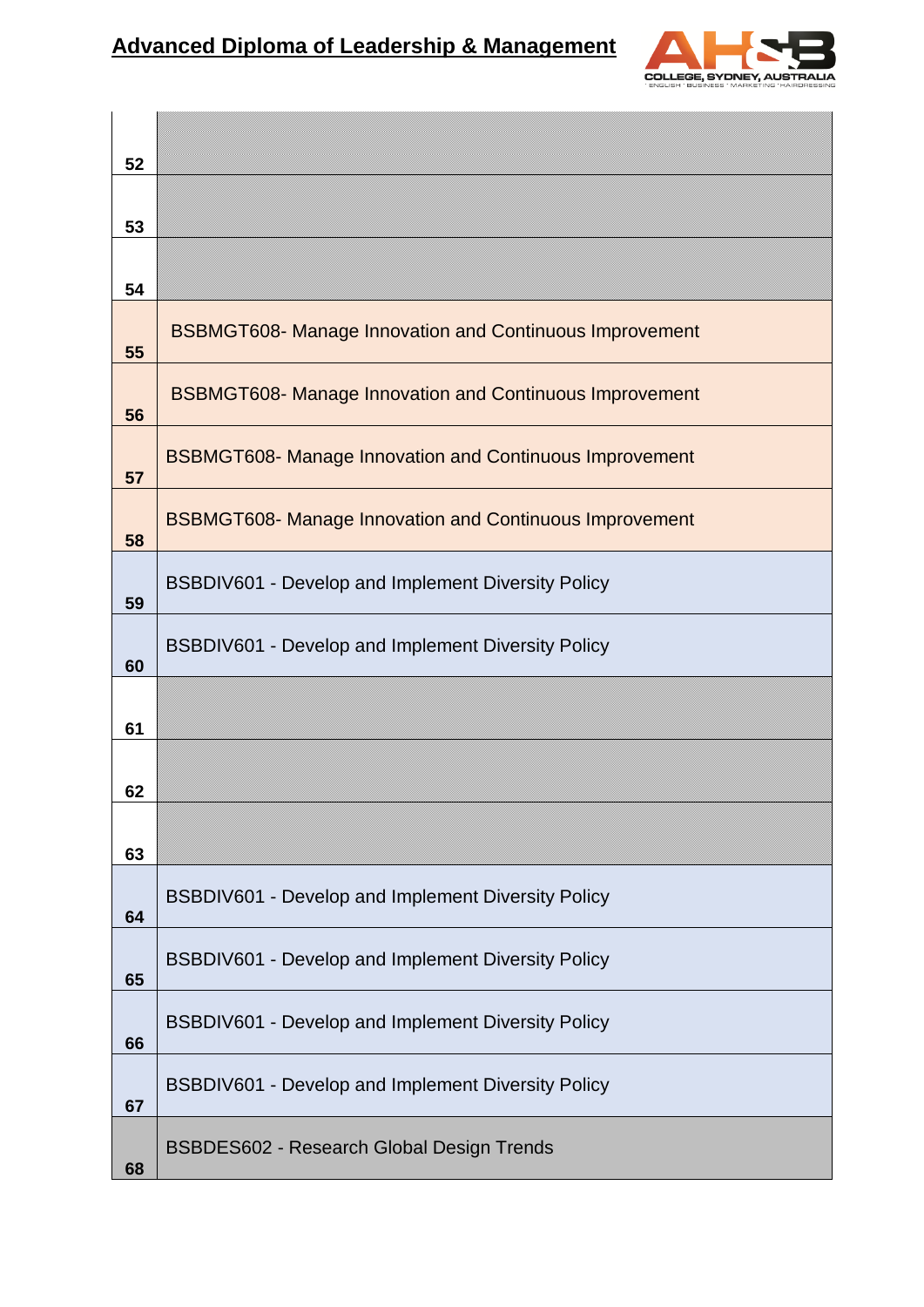## **Advanced Diploma of Leadership & Management**



| 69 | <b>BSBDES602 - Research Global Design Trends</b>              |  |  |  |  |  |  |
|----|---------------------------------------------------------------|--|--|--|--|--|--|
| 70 | <b>BSBDES602 - Research Global Design Trends</b>              |  |  |  |  |  |  |
| 71 | <b>BSBDES602 - Research Global Design Trends</b>              |  |  |  |  |  |  |
| 72 | <b>BSBDES602 - Research Global Design Trends</b>              |  |  |  |  |  |  |
| 73 | <b>BSBDES602 - Research Global Design Trends</b>              |  |  |  |  |  |  |
| 74 |                                                               |  |  |  |  |  |  |
| 75 |                                                               |  |  |  |  |  |  |
| 76 |                                                               |  |  |  |  |  |  |
| 77 | <b>BSBMGT619 - Identify and Implement Business Innovation</b> |  |  |  |  |  |  |
| 78 | <b>BSBMGT619 - Identify and Implement Business Innovation</b> |  |  |  |  |  |  |
| 79 | <b>BSBMGT619 - Identify and Implement Business Innovation</b> |  |  |  |  |  |  |
| 80 | BSBMGT619 - Identify and Implement Business Innovation        |  |  |  |  |  |  |
| 81 | <b>BSBMGT619 - Identify and Implement Business Innovation</b> |  |  |  |  |  |  |
| 82 | BSBMGT619 - Identify and Implement Business Innovation        |  |  |  |  |  |  |
| 83 | BSBMGT619 - Identify and Implement Business Innovation        |  |  |  |  |  |  |
| 84 | BSBMGT619 - Identify and Implement Business Innovation        |  |  |  |  |  |  |
| 85 | PSPGEN607 - Establish and Maintain Strategic Networks         |  |  |  |  |  |  |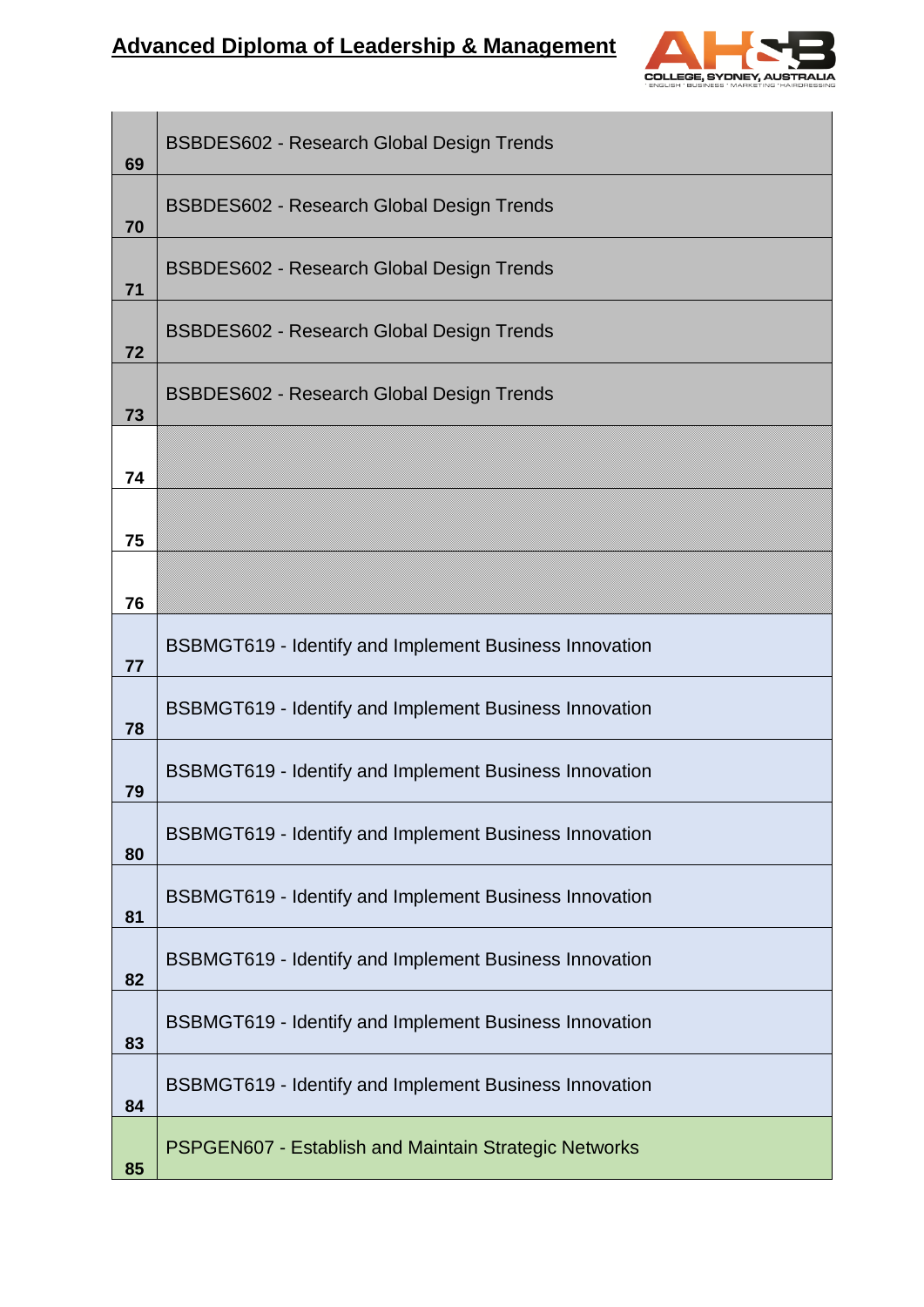

| 86  | <b>PSPGEN607 - Establish and Maintain Strategic Networks</b>  |  |  |  |  |  |
|-----|---------------------------------------------------------------|--|--|--|--|--|
| 87  |                                                               |  |  |  |  |  |
| 88  |                                                               |  |  |  |  |  |
| 89  |                                                               |  |  |  |  |  |
| 90  | <b>PSPGEN607 - Establish and Maintain Strategic Networks</b>  |  |  |  |  |  |
| 91  | <b>PSPGEN607 - Establish and Maintain Strategic Networks</b>  |  |  |  |  |  |
| 92  | <b>PSPGEN607 - Establish and Maintain Strategic Networks</b>  |  |  |  |  |  |
| 93  | <b>PSPGEN607 - Establish and Maintain Strategic Networks</b>  |  |  |  |  |  |
| 94  | <b>BSBCOM602 - Develop and Create Compliance Requirements</b> |  |  |  |  |  |
| 95  | <b>BSBCOM602 - Develop and Create Compliance Requirements</b> |  |  |  |  |  |
| 96  | <b>BSBCOM602 - Develop and Create Compliance Requirements</b> |  |  |  |  |  |
| 97  | <b>BSBCOM602 - Develop and Create Compliance Requirements</b> |  |  |  |  |  |
| 98  | <b>BSBCOM602 - Develop and Create Compliance Requirements</b> |  |  |  |  |  |
| 99  | <b>BSBCOM602 - Develop and Create Compliance Requirements</b> |  |  |  |  |  |
| 100 |                                                               |  |  |  |  |  |
| 101 |                                                               |  |  |  |  |  |
| 102 |                                                               |  |  |  |  |  |